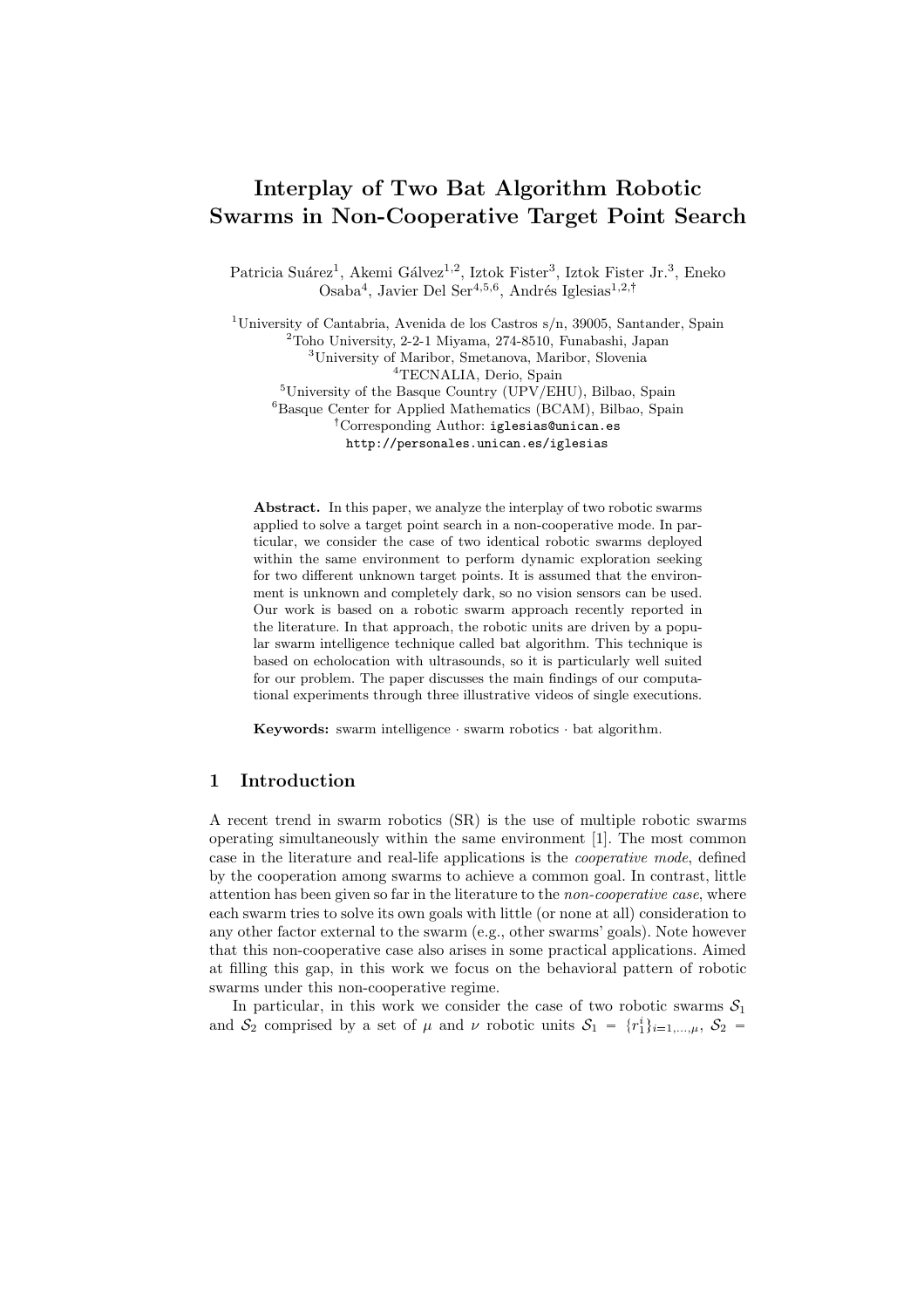#### 2 P. Suárez et al.

 $\{r_2^j\}_{j=1,\dots,\nu}$ , respectively. For simplicity, we can assume that  $\mu = \nu$  and that all robotic units are identical, i.e.,  $r_1^i = r_2^j$ ,  $\forall i, j$ . These robotic units are deployed within the same environment  $\Omega \subset \mathbb{R}^3$  to perform dynamic exploration. We assume that the geometry of  $\Omega$  is unknown to the robots and completely dark, so any vision sensor becomes useless to the robots. The goal of each swarm  $S_k$  is find a static target point  $\Phi_k$   $(k = 1, 2)$ , placed in a certain (unknown) location of the environment. We assume that  $||\mathbf{\Phi}_1 - \mathbf{\Phi}_2|| > \delta$  for a certain threshold value  $\delta > 0$ , meaning that both target points are not very close to each other so as to broaden the spectrum of possible interactions between the swarms. Although the environment is a 3D world, we consider the case of mobile walking robots moving on a two-dimensional map  $\mathcal{M} = \Omega|_{z=0}$ .

Regarding the artificial intelligence method, there are several possibilities to build a robotic swarm under these constraints [1]. In this paper, we focus on a powerful bio-inspired swarm intelligence approach called bat algorithm. This choice is very natural as this algorithm is based on the echolocation behavior of some species of microbats living in dark environments such as caves, thus meeting our previous assumptions. This algorithm has shown to be very effective to address difficult continuous optimization problems involving a large number of variables [2, 3, 7], including the efficient navigation in dynamic indoor environments [4, 5]. A recent paper describes a physical and computational implementation of a swarm of bat algorithm-based robotic units. Such implementation is fully specialized in the sense that all components of the robots are designed and fully optimized to replicate the most relevant features of the real microbats and the bat algorithm as faithfully as possible [6]. This work is based on that approach. In fact, the physical robots, shown in Figure 1, are already built according to the implementation described in [6]. However, since in this paper we are interested in the computational features, our description will be based on computer simulations exclusively. To this aim, the physical robots are replaced by their digital models, shown in Fig. 2.

The structure of this paper is as follows: in Sect. 2 we provide a gentle overview about the bat algorithm. Our SR approach for non-cooperative target point search is described in Sect. 3 and illustrated using two independent robotic swarms in Sect. 4. The paper closes with the conclusions and some plans for future work in the field.

#### 2 The Bat Algorithm

The *bat algorithm* is a bio-inspired swarm intelligence algorithm originally proposed by Xin-She Yang in 2010 to solve optimization problems [7–9]. The algorithm is based on the echolocation behavior of microbats, which use a type of sonar called *echolocation*, with varying pulse rates of emission and loudness, to detect prey, avoid obstacles, and locate their roosting crevices in the dark [10]. The idealization of the echolocation of microbats is as follows:

1. Bats use echolocation to sense distance and distinguish between food, prey and background barriers.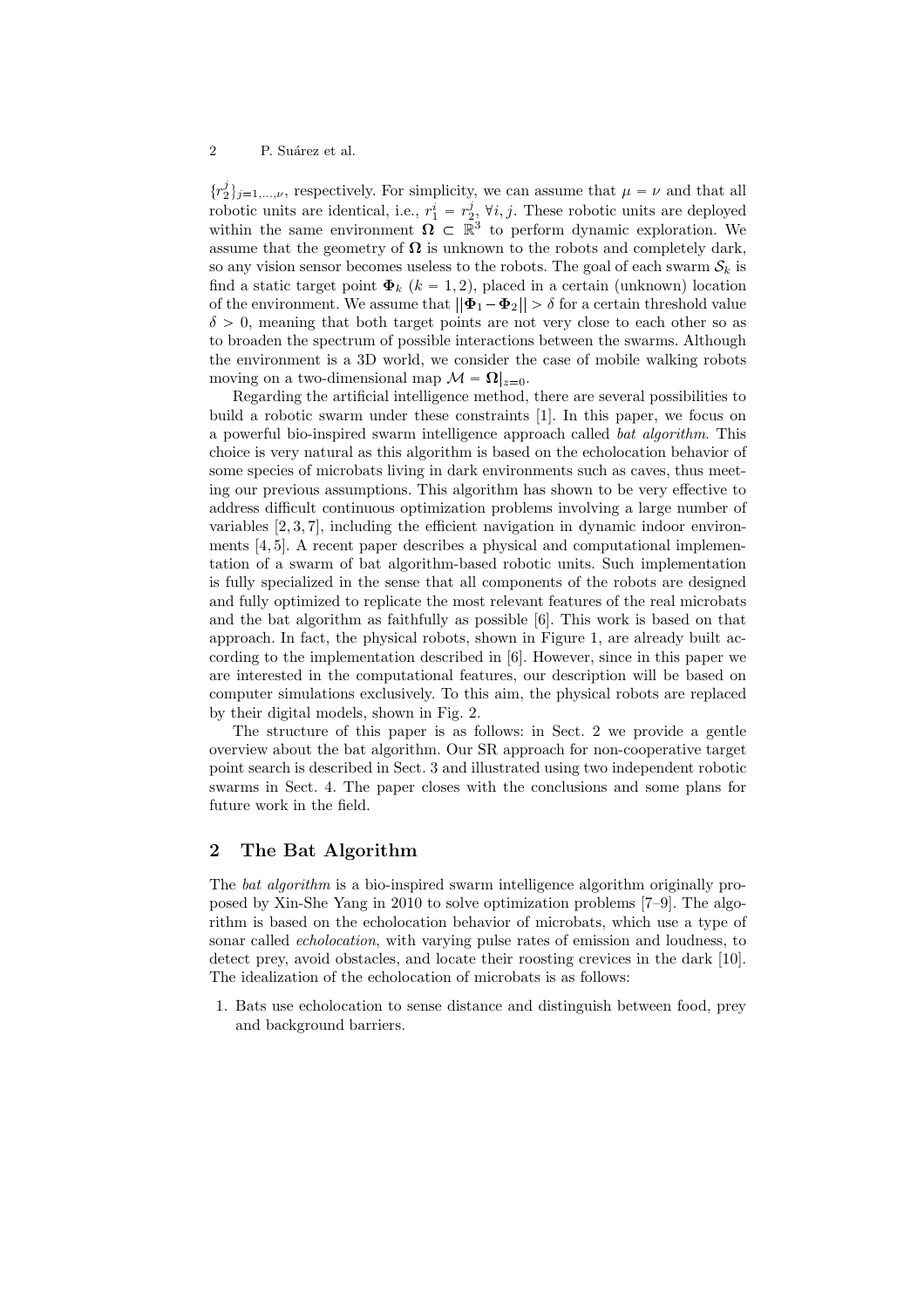

Fig. 1. Physical robots of the two robotic swarms in red and yellow, respectively.



Fig. 2. Graphical models of the robots in Figure 1.

- 2. Each virtual bat flies randomly with a velocity  $v_i$  at position (solution)  $\mathbf{x}_i$  with a fixed frequency  $f_{min}$ , varying wavelength  $\lambda$  and loudness  $A_0$  to search for prey. As it searches and finds its prey, it changes wavelength (or frequency) of their emitted pulses and adjust the rate of pulse emission  $r$ , depending on the proximity of the target.
- 3. It is assumed that the loudness will vary from an (initially large and positive) value  $A_0$  to a minimum constant value  $A_{min}$ .

Some additional assumptions are advisable for further efficiency. For instance, we assume that the frequency f evolves on a bounded interval  $[f_{min}, f_{max}]$ . This means that the wavelength  $\lambda$  is also bounded, because f and  $\lambda$  are related to each other by the fact that the product  $\lambda$ . f is constant. For practical reasons, it is also convenient that the largest wavelength is chosen such that it is comparable to the size of the domain of interest (the search space for optimization problems). For simplicity, we can assume that  $f_{min} = 0$ , so  $f \in [0, f_{max}]$ . The rate of pulse can simply be in the range  $r \in [0, 1]$ , where 0 means no pulses at all, and 1 means the maximum rate of pulse emission. With these idealized rules indicated above, the basic pseudo-code of the bat algorithm is shown in Algorithm 1. Basically, the algorithm considers an initial population of  $P$  individuals (bats). Each bat, representing a potential solution of the optimization problem, has a location  $x_i$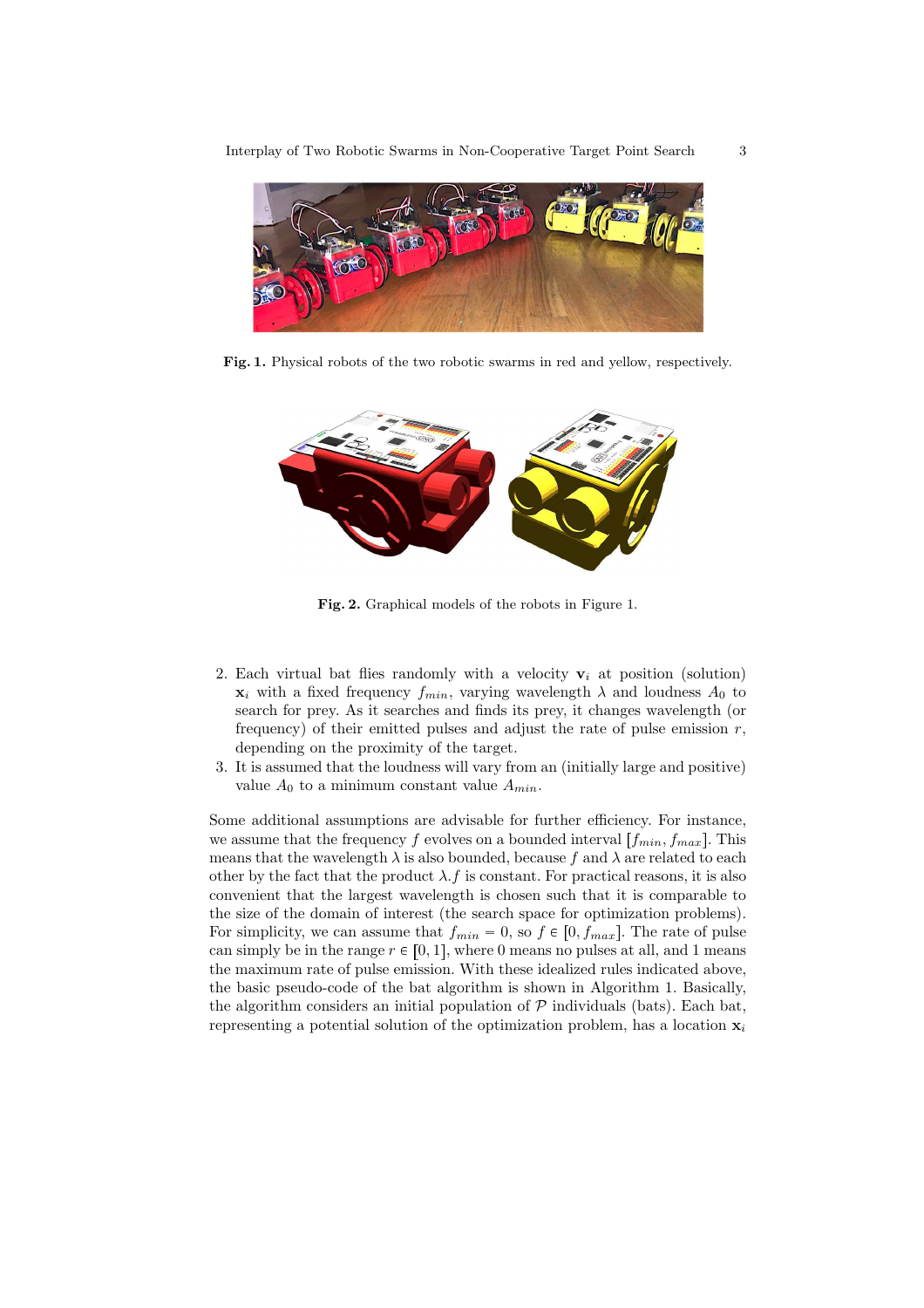4 P. Suárez et al.

Require: (Initial Parameters)

Population size:  $P$  ; Maximum number of generations:  $\mathcal{G}_{max}$  ; Loudness: A Pulse rate:  $r$ ; Maximum frequency:  $f_{max}$ ; Dimension of the problem:  $d$ Objective function:  $\phi(\mathbf{x})$ , with  $\mathbf{x} = (x_1, \dots, x_d)^T$ ; Random number:  $\theta \in U(0, 1)$ 1:  $q \leftarrow 0$ 2: Initialize the bat population  $\mathbf{x}_i$  and  $\mathbf{v}_i$ ,  $(i = 1, \ldots, n)$ 3: Define pulse frequency  $f_i$  at  $\mathbf{x}_i$ 4: Initialize pulse rates  $r_i$  and loudness  $A_i$ 5: while  $g < \mathcal{G}_{max}$  do 6: for  $i = 1$  to  $P$  do 7: Generate new solutions by using eqns.  $(1)-(3)$ 8: if  $\theta > r_i$  then  $9:$  $e^{best} \leftarrow s^g$ //select the best current solution 10:  $\qquad \qquad \mathbf{ls}^{best} \leftarrow \mathbf{ls}^g$ //generate a local solution around  $\mathbf{s}^{best}$ 11: end if 12: Generate a new solution by local random walk 13: if  $\theta < A_i$  and  $\phi(\mathbf{x_i}) < \phi(\mathbf{x^*})$  then 14: Accept new solutions, increase  $r_i$  and decrease  $A_i$ 15: end if 16: end for 17:  $g \leftarrow g + 1$ 18: end while 19: Rank the bats and find current best  $x^*$ 20: return  $x^*$ 

Algorithm 1: Bat algorithm pseudocode

and velocity  $v_i$ . The algorithm initializes these variables with random values within the search space. Then, the pulse frequency, pulse rate, and loudness are computed for each individual bat. Then, the swarm evolves in a discrete way over generations, like time instances until the maximum number of generations,  $\mathcal{G}_{max}$ , is reached. For each generation q and each bat, new frequency, location and velocity are computed according to the following evolution equations:

$$
f_i^g = f_{min}^g + \beta (f_{max}^g - f_{min}^g) \tag{1}
$$

$$
\mathbf{v}_i^g = \mathbf{v}_i^{g-1} + \left[\mathbf{x}_i^{g-1} - \mathbf{x}^*\right] f_i^g \tag{2}
$$

$$
\mathbf{x}_i^g = \mathbf{x}_i^{g-1} + \mathbf{v}_i^g \tag{3}
$$

where  $\beta \in [0, 1]$  follows the random uniform distribution, and  $\mathbf{x}^*$  represents the current global best location (solution), which is obtained through evaluation of the objective function at all bats and ranking of their fitness values. The superscript  $(.)^g$  is used to denote the current generation g. The best current solution and a local solution around it are probabilistically selected according to some given criteria. Then, search is intensified by a local random walk. For this local search, once a solution is selected among the current best solutions, it is perturbed locally through a random walk of the form:  $\mathbf{x}_{new} = \mathbf{x}_{old} + \epsilon \mathcal{A}^g$ ,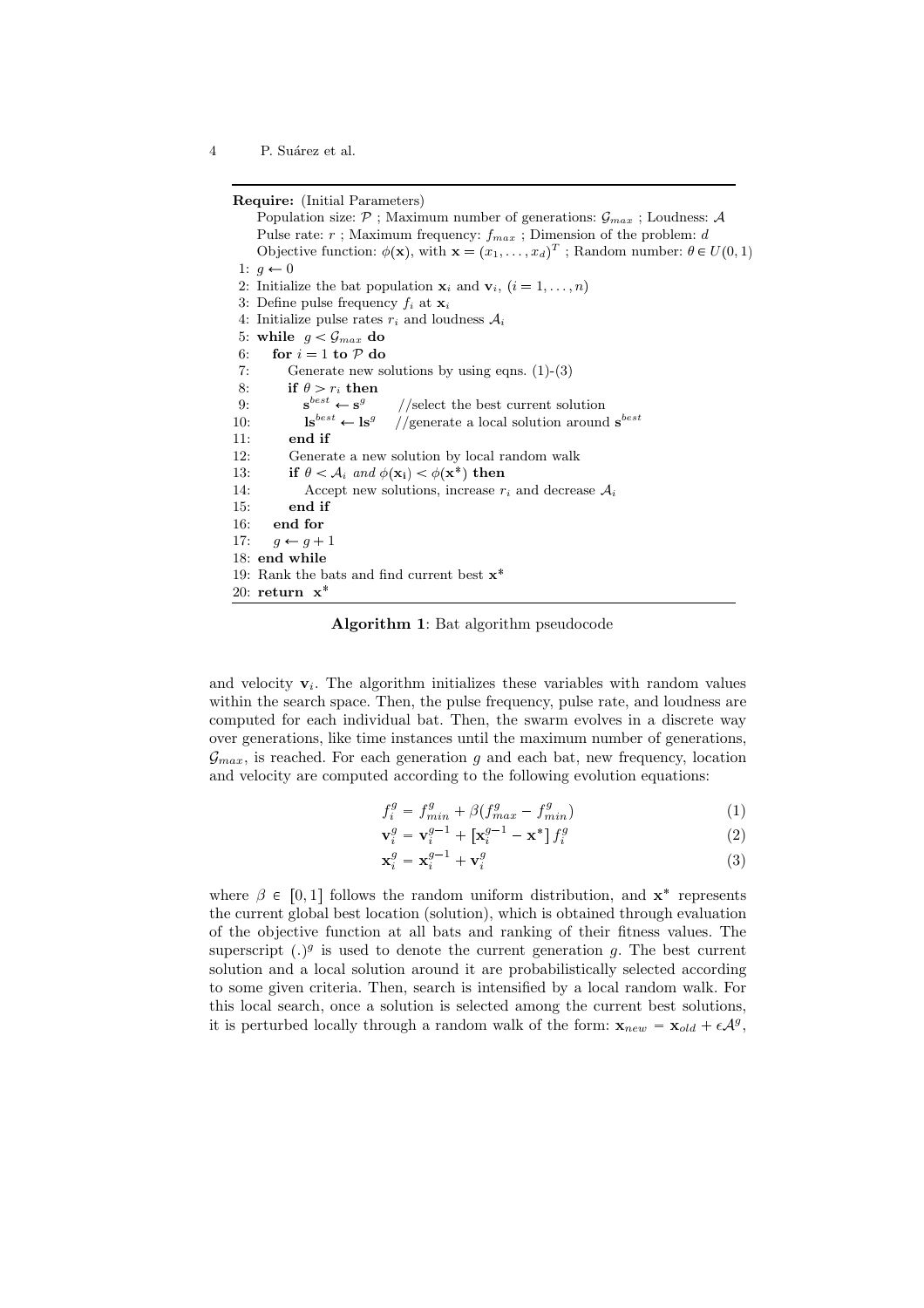

Fig. 3. Three different views of the graphical environment at initialization stage.

where  $\epsilon$  is a uniform random number on  $[-1, 1]$  and  $\mathcal{A}^g = \langle \mathcal{A}^g_i \rangle$ , is the average loudness of all the bats at generation  $q$ . If the new solution achieved is better than the previous best one, it is probabilistically accepted depending on the value of the loudness. In that case, the algorithm increases the pulse rate and decreases the loudness (lines 13-16). This process is repeated for the given number of generations. In general, the loudness decreases once a bat finds its prey (in our analogy, once a new best solution is found), while the rate of pulse emission decreases. For simplicity, the following values are commonly used:  $A_0 = 1$  and  $A_{min} = 0$ , assuming that this latter value means that a bat has found the prey and temporarily stop emitting any sound. The evolution rules for loudness and pulse rate are as:  $A_i^{g+1} = \alpha A_i^g$  and  $r_i^{g+1} = r_i^0[1 - exp(-\gamma g)]$  where  $\alpha$  and  $\gamma$ are constants. Note that for any  $0 < \alpha < 1$  and any  $\gamma > 0$  we have:  $\mathcal{A}_i^g \to 0$ ,  $r_i^g \rightarrow r_i^0$  as  $g \rightarrow \infty$ . Generally, each bat should have different values for loudness and pulse emission rate, which can be achieved by randomization. To this aim, we can take an initial loudness  $\mathcal{A}_{i}^{0} \in (0, 2)$  while the initial emission rate  $r_{i}^{0}$  can be any value in the interval  $[0, 1]$ . Loudness and emission rates will be updated only if the new solutions are improved, an indication that the bats are moving towards the optimal solution.

#### 3 Bat Algorithm Method for the Robotic Swarms

In this paper we consider the synthetic closed environment shown in Figure 3. The figure is split into three parts for better visualization, corresponding to two side view cameras from different locations and a top view camera. The scene consists of a collection of cardboard boxes stacked in a messy way and forming challenging structures for the robots such as corridors, tunnels, dead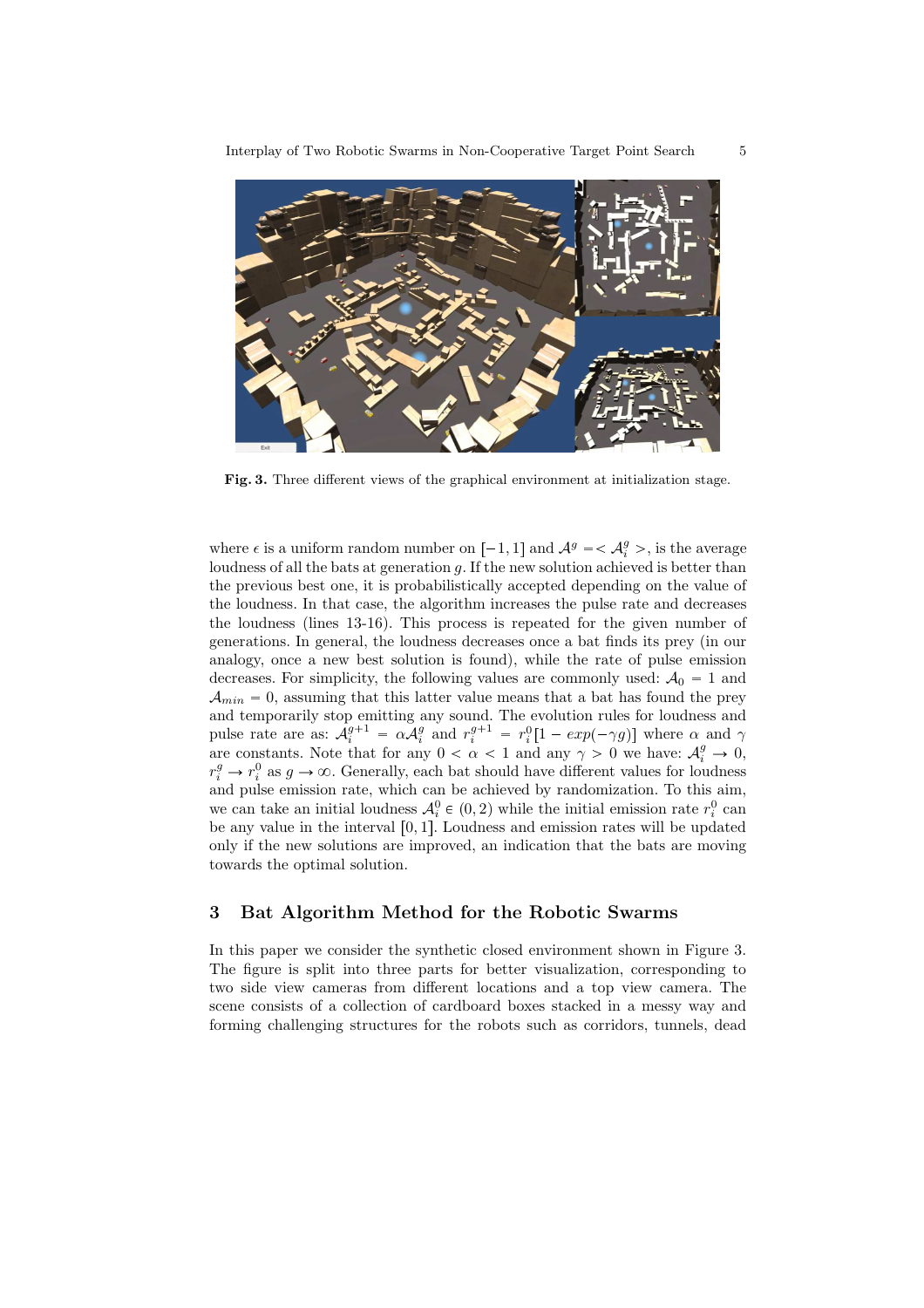ends, bifurcations, T-junctions, and the like. Although the robots of the two swarms are functionally identical, they are depicted in red and yellow color respectively for visualization purposes. Two blue spherical-shaped points of light mark the target points  $\Phi_k$  for the two robotic swarms. As explained above, the goal of each robotic swarm  $\mathcal{S}_k$  is to find its corresponding target point  $\mathbf{\Phi}_k$ . In our approach, each robot moves autonomously, according to the current values of its fitness function and parameters, and communicates them to the other members of the swarm. To this aim, each virtual robot  $r_k^i$  is described at time instance j by a vector  $\Xi_k^{i,j} =$  $\left\{f_k^{i,j}, \mathbf{x}_k^{i,j}, \mathbf{v}_k^{i,j}\right\}$ }, where  $f_k^{i,j}$ ,  $\mathbf{x}_k^{i,j} = (x_k^{i,j}, y_k^{i,j})$  and  $\mathbf{v}_{i,j} =$  $(v_{k,x}^{i,j}, v_{k,y}^{i,j})$  represent the fitness value, position, and velocity, respectively. The robots are deployed at initial random positions  $\mathbf{x}_{k}^{i,0}$  and with random velocities  $\mathbf{v}_k^{i,0}$  provided that they are restricted to move within the map M. However, opposed to the usual procedure in swarm intelligence methods, we refrain from deploying the robots randomly within all the search space to avoid that some robots could accidentally initialize very near to the target, thus reducing the complexity of the problem. For instance, as shown in Fig. 3, the robots are initialized at random positions in the outermost parts of the map. For the robots motion, we assume that M is described by a tessellation of convex polygons  $T_M$ . Then, we consider the set  $\mathcal{N}_{\mathcal{M}} \subset \mathcal{T}_{\mathcal{M}}$  (called the *navigation mesh*) comprised by all polygons that are fully traversable by the robots. At time  $j$  the fitness function  $f_k^{i,j}$  can be defined as the distance between the current position  $\mathbf{x}_k^{i,j}$  and the target point  $\Phi_k$ , measured *on*  $\mathcal{N}_{\mathcal{M}}$  as  $f_k^{i,j} = ||\mathbf{x}_k^{i,j} - \Phi_k||_{\mathcal{N}_{\mathcal{M}}}$  so our problem consists of minimizing the value of  $f_k^{i,j}$ ,  $\forall i, j, k$ . This minimization problem is solved through the bat algorithm described in Sect. 2.

A critical issue when working with swarm intelligence techniques is the parameter tuning, which is well-known to be problem-dependent. Our choice has been fully empirical. For computational efficiency, we set the population size to 9 robots for each swarm, as larger values increase the number of collisions among robots and, hence, the computational time. The initial and minimum loudness and parameter  $\alpha$  are set to 0.5, 0, and 0.6, respectively. We also set the initial pulse rate and parameter  $\gamma$  to 0.5 and 0.4, respectively. However, our results do not change significantly when varying these values slightly. All executions are performed until all robots reach the target point, no matter the number of iterations needed for completion. Our method has been implemented in Unity 5 on a 3.8GHz quad-core Intel Core i5, with 16GB of DDR3 memory, and a graphical card AMD RX580 with 8GB VRAM. All programming code in this paper has been created in *JavaScript* using the *Visual Studio* programming framework.

### 4 Experimental Results

Our approach has been tested for many random initial locations of the robots in the scene. Only three of them is described here because of limitations of space, corresponding to three videos submitted as accompanying material. As above mentioned, the robots are initialized at the outermost parts of the scene, where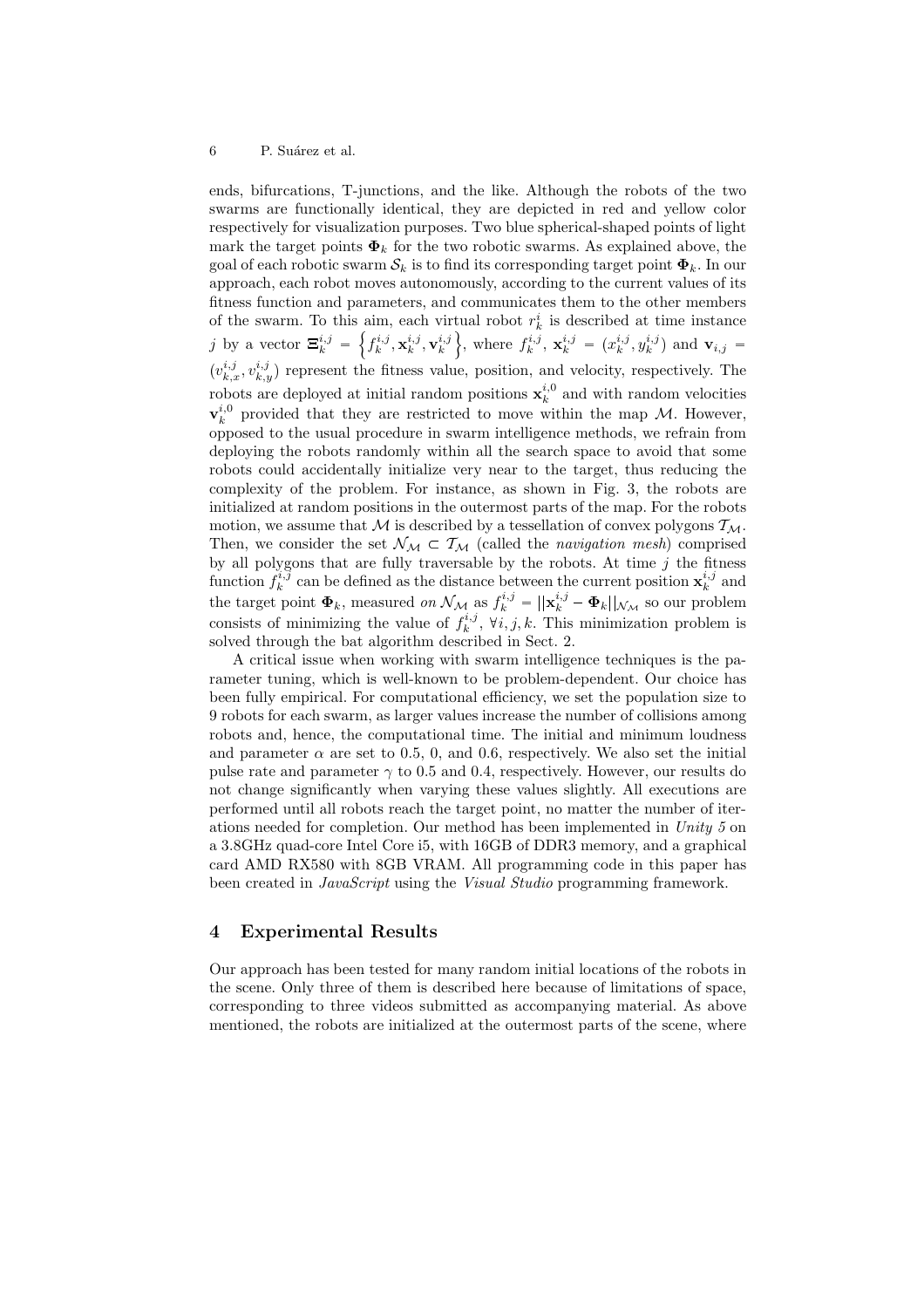the red and yellow swarms are randomly intertwined. Then, the bat algorithm starts and both swarms try to reach their corresponding target points, located in the middle of the central square of the scene for the yellow swarm and in a corner of the first ring around that square for the red swarm. The movement of the robots is driven by the bat algorithm but also affected by three factors: the complex and irregular geometry of the scene, the collisions with robots of the other swarm and their own, and the fact that the map is unknown to the robots. The later fact is clearly visible in  $Video\ 1$  (seconds<sup>1</sup> 14–16), when a yellow robot crosses the central square on one side without realizing that is near to the target point. However, at seconds 20–22 two other yellow robots reach the central square just at the center, so they are actually very near to the target. At that point, one of them becomes the current best, attracting the other members of the swarm over the iterations. Note also that, owing to the echolocation, the robots can detect static obstacles and other robots before they collide, thus avoiding crashing. In those cases, the robots move rapidly wandering to the left and right, occasionally multiple times, trying to overcome the obstacle (see, for instance, the red robots in bottom corner of main window at seconds 5–9). This also explains why the robots are constantly moving, even after reaching the target point, as they are trying to avoid colliding with other members of the swarm. In some cases this leads to very crowded formations such as the contactless scrummage-like in seconds 16–19, where several robots from both swarms gathering at a specific location try to avoid multiple collisions simultaneously.

We remark the ability of the robots to avoid the collisions and move forward towards the target, showing the good performance of the bat algorithm for this task. This fact becomes even more evident in Video 2, where all yellow robots get trapped by the red robots in a dead end in the neighborhood of the target point of the red swarm for seconds 28–45, until one of the yellow robots eventually finds a way to escape, dragging the rest of the swarm in its movement towards its own target point. The yellow robots are leaving the dead end one by one until the last yellow robot, still trapped by five red robots (seconds 68–79) is able to circumvent the red swarm and leaves the area. At their turn, these five red robots find troubles to reach the target point (even when the other four members are already there) due to their particular orientation facing each other, thus preventing them from moving forward for a while. Finally, Video 3 shows one of the rare examples of the robotic swarms able to reach their target points with minimal interaction between the swarms.

#### 5 Conclusions and Future Work

In this paper, we discuss some behavioral patterns found from the interplay of two robotic swarms coexisting in the same environment and following a noncooperative approach when trying to reach their individual goals. To this aim, we consider two robotic swarms driven by the bat algorithm and moving in an unknown closed environment. As shown in the videos, the bat algorithm allows

<sup>&</sup>lt;sup>1</sup> All times are measured since the execution starts, i.e., excluding initial credits.